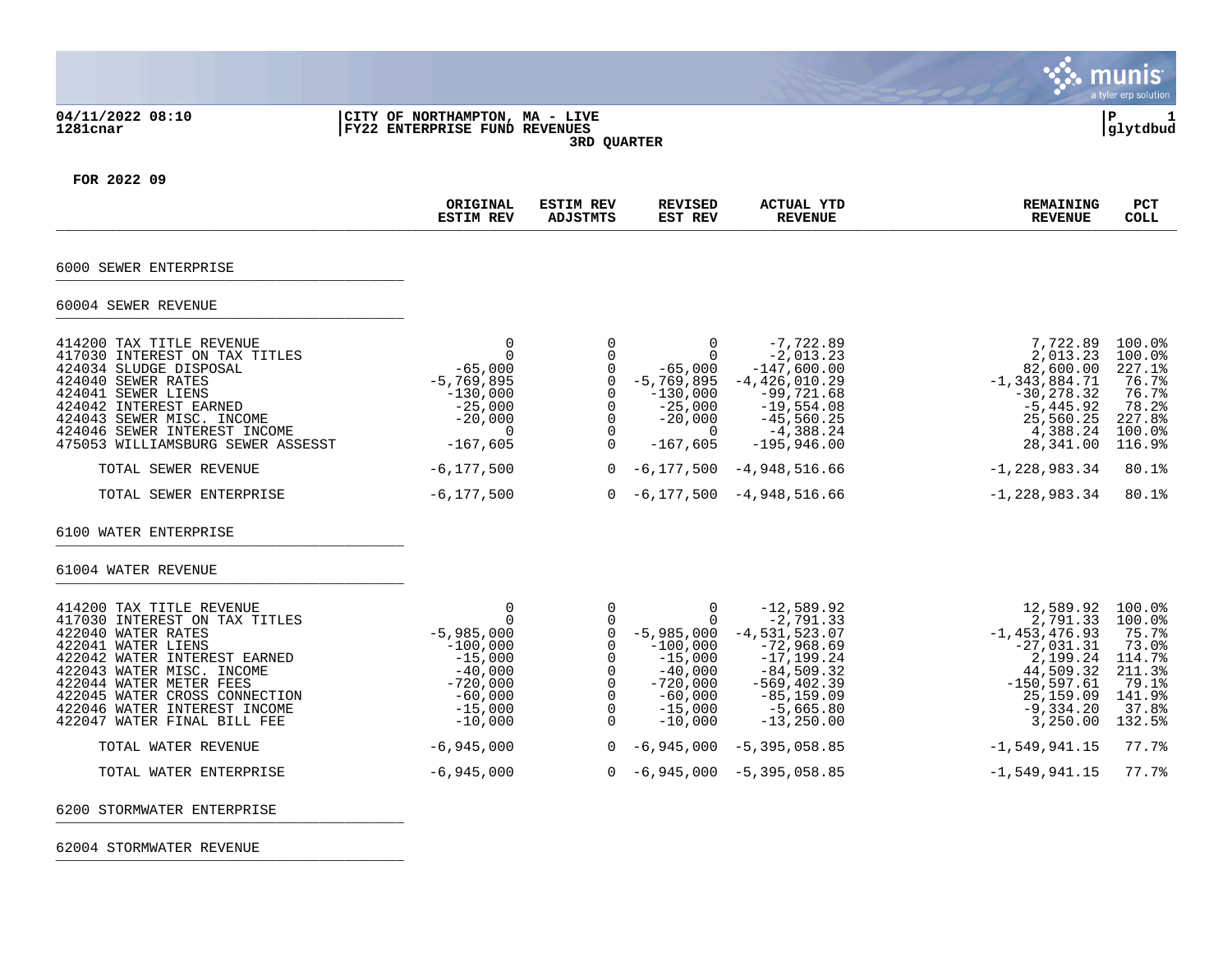

## **04/11/2022 08:10 |CITY OF NORTHAMPTON, MA - LIVE |P 2 1281cnar |FY22 ENTERPRISE FUND REVENUES |glytdbud 3RD QUARTER**



**FOR 2022 09**

|                                                                                                                                                                                                                                        | ORIGINAL<br><b>ESTIM REV</b>                                                                       | <b>ESTIM REV</b><br><b>ADJSTMTS</b>                                                                         | <b>REVISED</b><br>EST REV                                                                             | <b>ACTUAL YTD</b><br><b>REVENUE</b>                                                                                         | <b>REMAINING</b><br><b>REVENUE</b>                                                                                 | <b>PCT</b><br><b>COLL</b>                                               |
|----------------------------------------------------------------------------------------------------------------------------------------------------------------------------------------------------------------------------------------|----------------------------------------------------------------------------------------------------|-------------------------------------------------------------------------------------------------------------|-------------------------------------------------------------------------------------------------------|-----------------------------------------------------------------------------------------------------------------------------|--------------------------------------------------------------------------------------------------------------------|-------------------------------------------------------------------------|
| 414200 TAX TITLE REVENUE<br>417030 INTEREST ON TAX TITLES<br>423040 STORMWATER RATES<br>423041 STORMWATER LIENS<br>423042 STORMWATER INTEREST EARNED<br>423043 STORMWATER MISC. INCOME<br>423046 STORMWATER INTEREST INCOME            | $\Omega$<br>$\Omega$<br>$-1,951,986$<br>$-25,000$<br>$-7,500$<br>$-12,000$<br>$\Omega$             | $\mathbf 0$<br>0<br>$\begin{matrix} 0 \\ 0 \\ 0 \end{matrix}$<br>$\mathbf 0$                                | $\Omega$<br>0<br>$-25,000$<br>$-7,500$<br>$-12,000$<br>$\Omega$                                       | $-5,046.27$<br>$-1, 234.94$<br>$-1, 951, 986 -1, 665, 980.83$<br>$-55,723.44$<br>$-8,413.53$<br>$-9,946.25$<br>$-687.42$    | 5,046.27<br>1,234.94<br>$-286,005.17$<br>30,723.44<br>913.53<br>$-2,053.75$<br>687.42                              | 100.0%<br>100.0%<br>85.3%<br>222.9%<br>112.2%<br>82.9%<br>100.0%        |
| TOTAL STORMWATER REVENUE                                                                                                                                                                                                               | $-1,996,486$                                                                                       |                                                                                                             |                                                                                                       | $0 -1,996,486 -1,747,032.68$                                                                                                | $-249, 453.32$                                                                                                     | 87.5%                                                                   |
| TOTAL STORMWATER ENTERPRISE                                                                                                                                                                                                            | $-1,996,486$                                                                                       |                                                                                                             |                                                                                                       | $0 -1,996,486 -1,747,032.68$                                                                                                | $-249, 453.32$                                                                                                     | 87.5%                                                                   |
| 6400 SOLID WASTE ENTERPRISE<br>64004 SOLID WASTE ENTERPRISE                                                                                                                                                                            |                                                                                                    |                                                                                                             |                                                                                                       |                                                                                                                             |                                                                                                                    |                                                                         |
| 424031 REFUSE FEES<br>424032 LANDFILL STICKERS<br>424033 RECYCLING PROGRAM REVENUES<br>424035 SALE OF SCRAP METAL<br>424037 TRASH BAG SALES<br>424038 TRASH BIN SALES<br>424042 INTEREST EARNED<br>436012 LEASES - LANDFILL CELL TOWER | $\Omega$<br>$-150,000$<br>$-5,000$<br>$\Omega$<br>$-240,000$<br>$-4,500$<br>$-5,000$<br>$-105,060$ | 0<br>$\mathsf{O}$<br>$\mathsf{O}$<br>$\mathbf 0$<br>$\mathbf 0$<br>$\mathsf{O}$<br>$\mathsf{O}$<br>$\Omega$ | $\Omega$<br>$-150,000$<br>$-5,000$<br>$\mathbf 0$<br>$-240,000$<br>$-4,500$<br>$-5,000$<br>$-105,060$ | $-9,633.00$<br>$-108,520.00$<br>$-11,541.07$<br>$-5, 267.34$<br>$-160, 774.50$<br>$-2,160.00$<br>$-893.21$<br>$-103,856.05$ | 9,633.00<br>$-41, 480, 00$<br>6,541.07<br>5,267.34<br>$-79, 225.50$<br>$-2,340.00$<br>$-4, 106.79$<br>$-1, 203.95$ | 100.0%<br>72.3%<br>230.8%<br>100.0%<br>67.0%<br>48.0%<br>17.9%<br>98.9% |
| TOTAL SOLID WASTE ENTERPRISE                                                                                                                                                                                                           | $-509,560$                                                                                         | $\overline{0}$                                                                                              | $-509,560$                                                                                            | $-402, 645.17$                                                                                                              | $-106, 914.83$                                                                                                     | 79.0%                                                                   |
| TOTAL SOLID WASTE ENTERPRISE                                                                                                                                                                                                           | $-509,560$                                                                                         | $\Omega$                                                                                                    | $-509,560$                                                                                            | $-402,645.17$                                                                                                               | $-106, 914.83$                                                                                                     | 79.0%                                                                   |
|                                                                                                                                                                                                                                        | GRAND TOTAL -15,628,546                                                                            |                                                                                                             |                                                                                                       | $0 - 15,628,546 - 12,493,253.36$                                                                                            | $-3, 135, 292.64$                                                                                                  | 79.9%                                                                   |

\*\* END OF REPORT - Generated by Charlene Nardi \*\*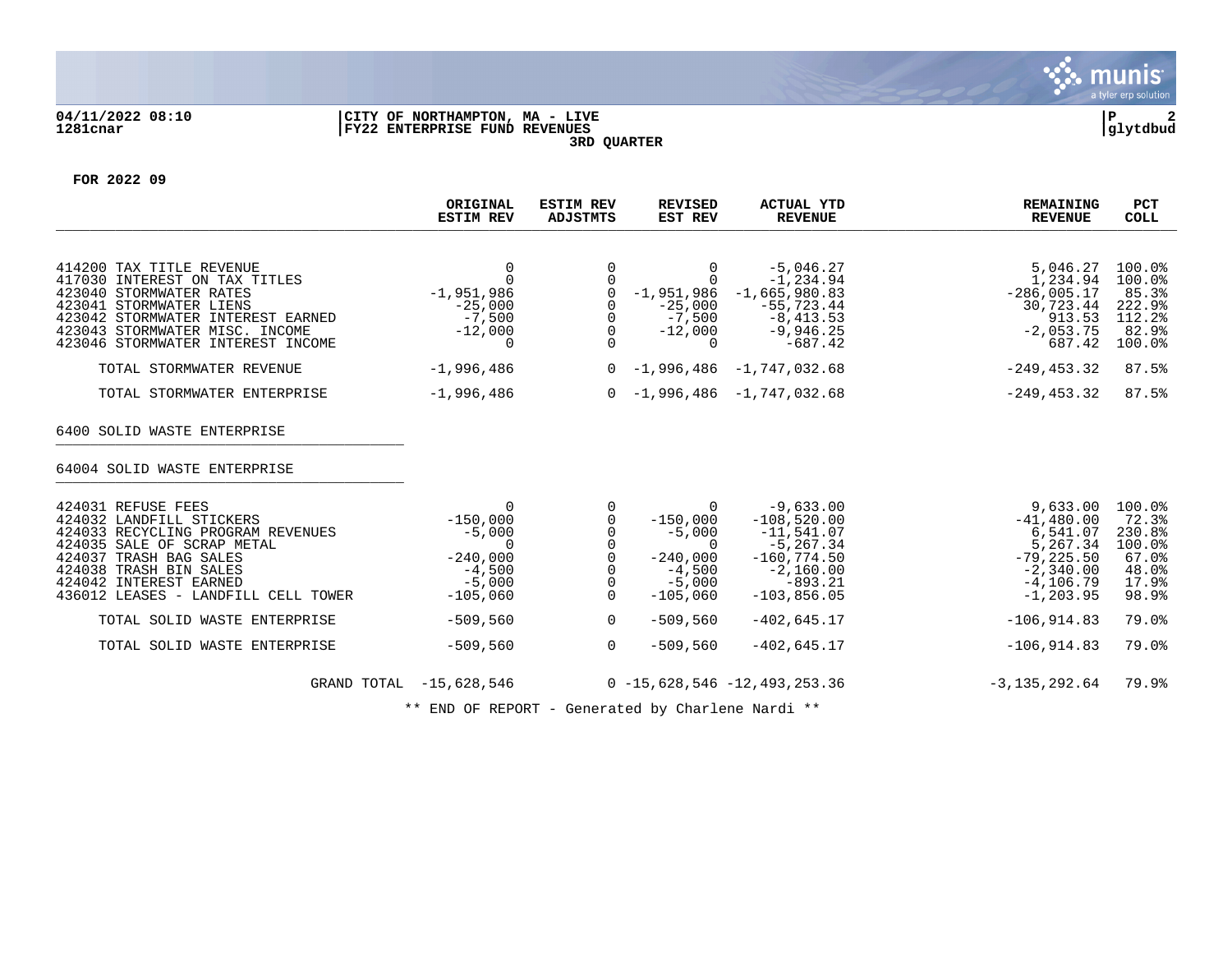04/11/2022 08:10 **| CITY OF NORTHAMPTON, MA - LIVE | p 3**<br>1281cnar **| P 3** | P 322 ENTERPRISE FUND REVENUES **1281cnar |FY22 ENTERPRISE FUND REVENUES |glytdbud 3RD QUARTER**



**REPORT OPTIONS**  \_\_\_\_\_\_\_\_\_\_\_\_\_\_\_\_\_\_\_\_\_\_\_\_\_\_\_\_\_\_\_\_\_\_\_\_\_\_\_\_\_\_\_\_\_\_\_\_\_\_\_\_\_\_\_\_\_\_\_\_\_\_\_\_\_\_\_\_\_\_\_\_\_\_\_\_\_\_\_\_\_\_\_\_\_\_\_\_\_\_\_\_\_\_\_\_\_\_\_\_\_\_\_\_\_\_\_\_\_\_\_\_\_\_\_\_\_\_\_\_\_\_\_\_\_\_\_\_\_\_\_\_

Field # Total Page Break<br>1 Y N Sequence 1 1 Y N<br>Sequence 2 9 Y N Sequence 2 9 9 Y N<br>Sequence 3 11 Y N Sequence 3 11 Y N<br>Sequence 4 0 N N  $Sequence 4$ Report title: FY22 ENTERPRISE FUND REVENUES Includes accounts exceeding 0% of budget. Print totals only: Y Y Year/Period: 2022/ 9 Print Full or Short description: F Print MTD Version: N Print full GL account: N<br>Format type: 1 Format type: 1 Roll projects to object: N<br>
Double space: N<br>
Carry forward code: 1  $Carry$  forward code:  $1$ Suppress zero bal accts: Y Include requisition amount: N Print Revenues-Version headings: Y Print revenue as credit: Y Print revenue budgets as zero: N Include Fund Balance: N Print journal detail: N From Yr/Per: 2021/ 1 To Yr/Per: 2021/ 1 Include budget entries: Y Incl encumb/liq entries: Y Sort by JE # or PO #: J Detail format option: 1 Include additional JE comments: N Multiyear view: D Amounts/totals exceed 999 million dollars: N Find Criteria<br>Field Name Fiel Field Value Fund 6\* FUNCTION DEPARTMENT DOE BUDGET CAT LOCATION CURR/GRANT GRADE Character Code Org Object Project Account type Revenue